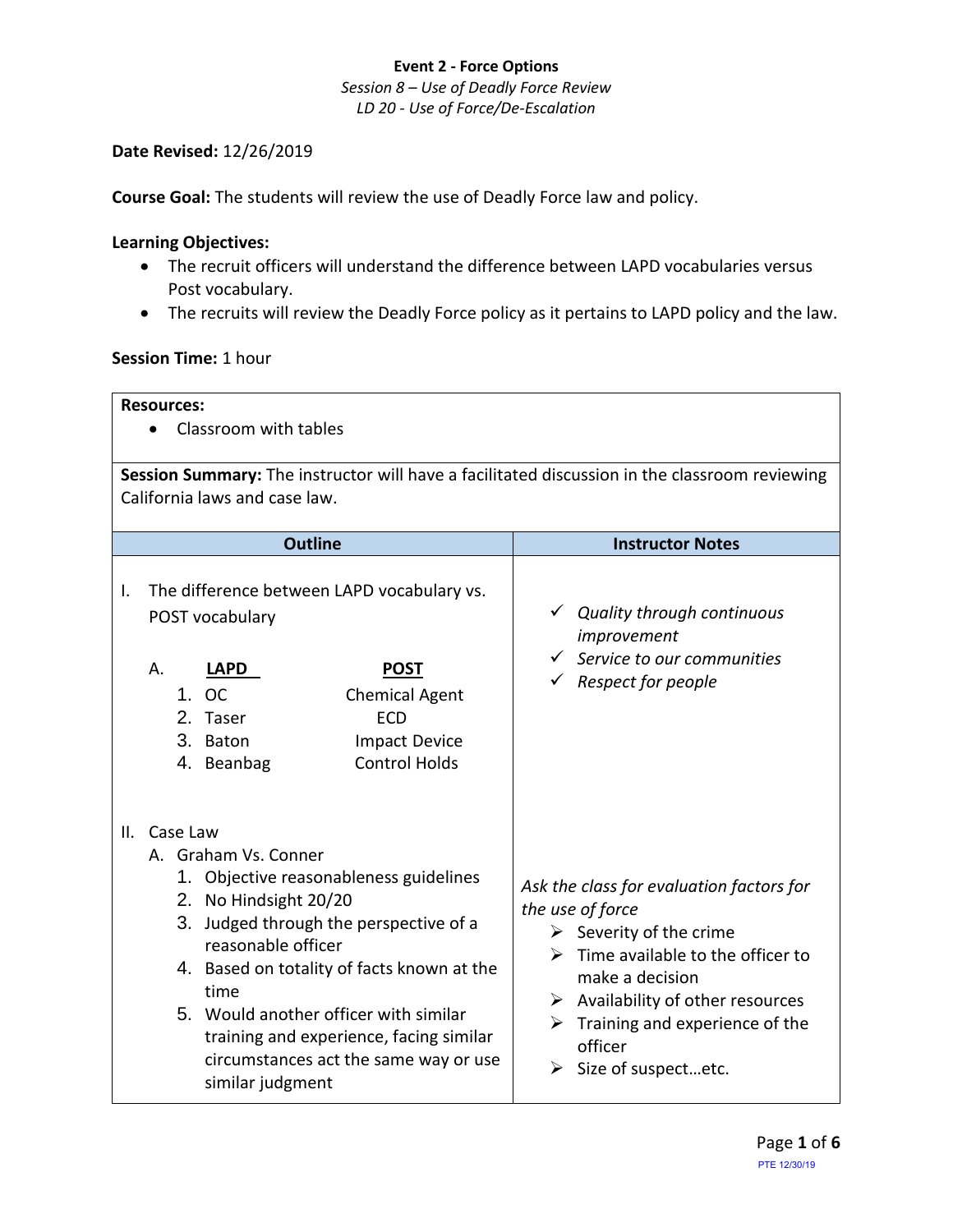*Session 8 – Use of Deadly Force Review LD 20 - Use of Force/De-Escalation*

- 6. Does not have to be the best decision just a reasonable decision
- B. Tennessee vs. Garner
	- 1. **Violent** Felony Suspect who is fleeing
	- 2. Probable cause to believe the suspect poses a threat of serious bodily injury if apprehension is delayed
	- 3. The use of deadly force is a last resort
	- 4. Verbal warning given prior to the use of deadly force, when feasible
- III. Law
	- A. 835a PC Review the amended penal code section that became effective on January 1, 2020.
	- B. 834(a)PC
		- 1. If a person has knowledge or should have knowledge that he/she is being arrest by a police officer,
		- 2. It is the duty of such person to refrain from using force or any weapon to resist such an arrest

- C. 196 PC, Justifiable Homicide (amended penal code section that became effective on January 1, 2020); Homicide is justifiable when committed homicide is committed by peace officers and those acting by their command in their aid and assistance, under the following circumstances:
	- 1. In obedience to any judgment of a competent court;
- ➢ *Have students discuss what types of felony crimes*
- ➢ *Example of fleeing felon*

- ➢ *Do police officers have to retreat? NO, 835a(d) PC states, "A peace officer who makes or attempts to make an arrest need not retreat or desist from their efforts by reason of the resistance or threatened resistance of the person being arrested."*
- ➢ *Tactically, it may be a good option to reposition (redeploy) or utilize other de-escalation tactics; however, under the law, this is not considered "retreating."*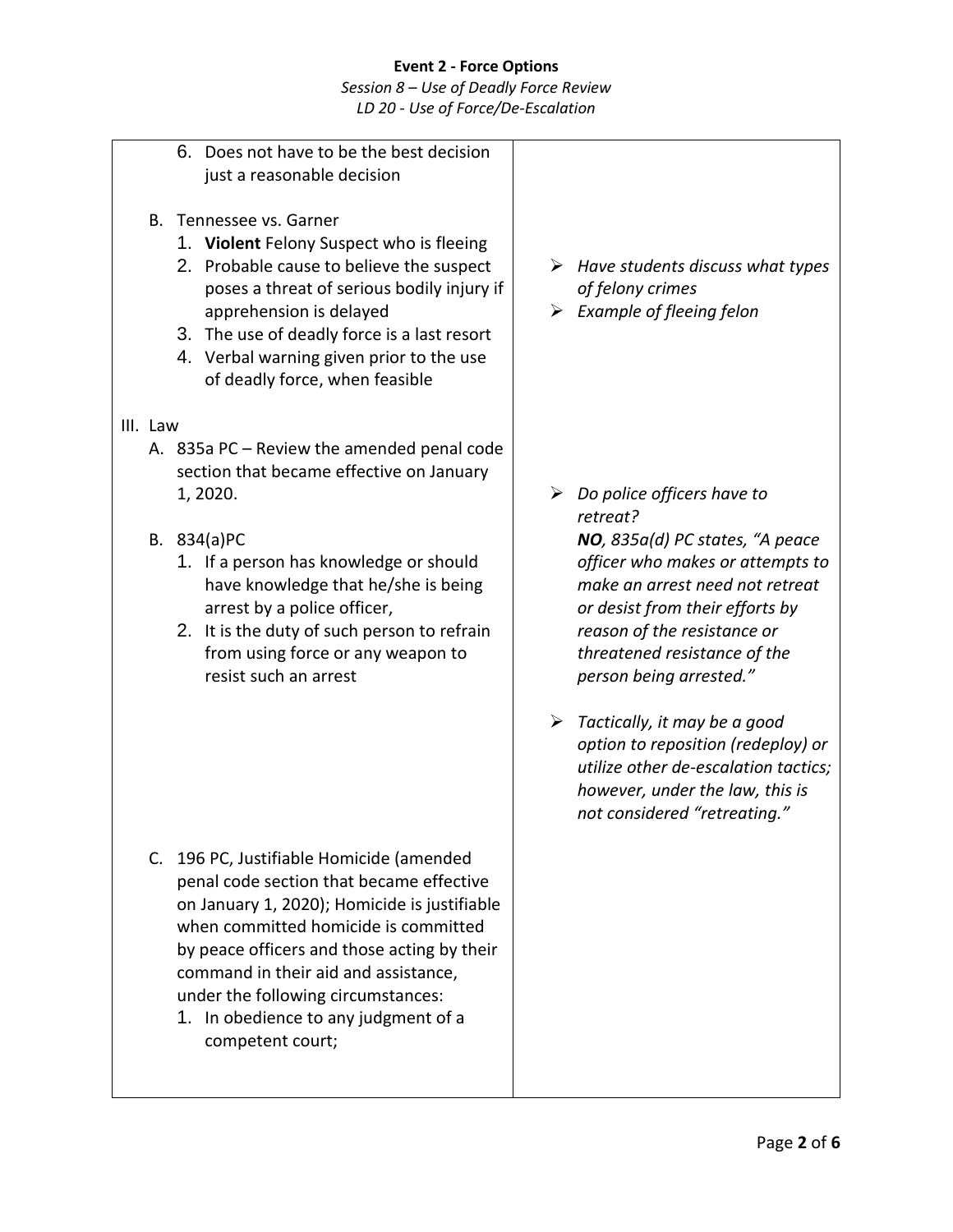# *Session 8 – Use of Deadly Force Review LD 20 - Use of Force/De-Escalation*

|  | 2. When the homicide results from a<br>peace officer's use of force that is in<br>compliance with Section 835a.                                                                                                                                                                                                                                                                                                                                                            |                                                     |
|--|----------------------------------------------------------------------------------------------------------------------------------------------------------------------------------------------------------------------------------------------------------------------------------------------------------------------------------------------------------------------------------------------------------------------------------------------------------------------------|-----------------------------------------------------|
|  | D. 197 PC- Justifiable Homicide by any person<br>1. When any person in self-defense or<br>protection of domicile.<br>2. When resisting any attempt by a<br>person to stop a murder or an attempt<br>to commit a felony where actions can<br>cause serious bodily injury                                                                                                                                                                                                    | Any person includes a non-citizen                   |
|  | E. 198 PC- Sufficiency of Fear<br>1. Cannot use deadly force based of fear<br>alone<br>2. Sufficient to excite fears of a<br>reasonable person.<br>3. Use of deadly force must be to protect<br>oneself from serious bodily injury or<br>death.                                                                                                                                                                                                                            |                                                     |
|  | IV. LAPD Policy                                                                                                                                                                                                                                                                                                                                                                                                                                                            |                                                     |
|  | A. Law enforcement officers are authorized                                                                                                                                                                                                                                                                                                                                                                                                                                 |                                                     |
|  | to use deadly force to:<br>1. Protect themselves or others from                                                                                                                                                                                                                                                                                                                                                                                                            |                                                     |
|  | what is reasonably believed to be an                                                                                                                                                                                                                                                                                                                                                                                                                                       | "Shoot to stop"                                     |
|  | imminent threat of death or serious<br>bodily injury; or,                                                                                                                                                                                                                                                                                                                                                                                                                  | The goal of any use of force is to gain<br>control. |
|  | 2. Prevent the escape of a violent fleeing<br>felon when there is probable cause to<br>believe the escape will pose a<br>significant threat of death or serious<br>bodily injury to the officer or others if<br>apprehension is delayed. In this<br>circumstance, officers shall, to the<br>extent practical, avoid using deadly<br>force that might subject innocent<br>bystanders or hostages to possible<br>death or injury.<br>3. Deadly force shall only be exercised |                                                     |
|  | when all reasonable alternatives have                                                                                                                                                                                                                                                                                                                                                                                                                                      |                                                     |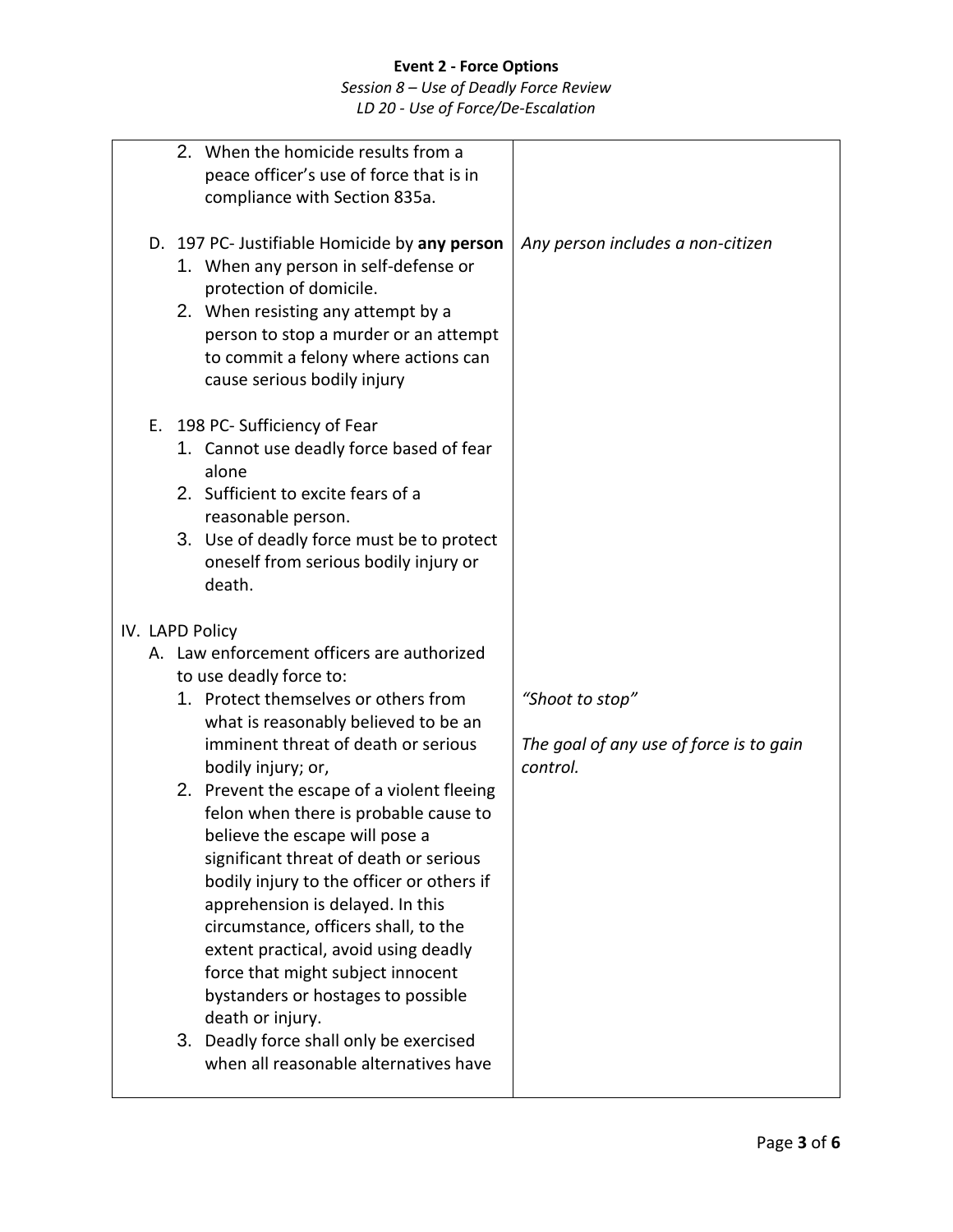# *Session 8 – Use of Deadly Force Review*

*LD 20 - Use of Force/De-Escalation*

| been exhausted or appear<br>impracticable.<br>4. When an officer is uncertain in their<br>mind as to the appropriate use of<br>deadly force, the officer should not use<br>deadly force.<br>V. Officers are not permitted to use deadly force<br>to prevent assaults which will not likely result<br>in serious injury.                                                                                                                                                 | "When in doubt, don't shoot"                                                                                                                 |
|-------------------------------------------------------------------------------------------------------------------------------------------------------------------------------------------------------------------------------------------------------------------------------------------------------------------------------------------------------------------------------------------------------------------------------------------------------------------------|----------------------------------------------------------------------------------------------------------------------------------------------|
| A. Drawing and exhibiting policy<br>1. An officer may draw or exhibit their<br>firearm when, based on the tactical<br>situation, it reasonable appears there<br>is a substantial risk that the situation<br>may escalate to the point where<br>deadly force may be justified.<br>2. When an officer has determined that<br>the use of deadly force is not justified<br>or reasonable the officer shall, as soon<br>as practical, re-holster or secure their<br>firearm. |                                                                                                                                              |
| B. Protecting property<br>1. The use of deadly force to protect<br>property is not justified by law.<br>2. K-9 dogs and Police mounted units<br>(horses) are considered property.                                                                                                                                                                                                                                                                                       | $\triangleright$ What if your K-9 was being<br>stabbed by a suspect and you<br>considered the K-9 your partner?<br>Can you use deadly force? |
| C. Warning shots<br>1. Generally warning shots are prohibited<br>2. Considered deadly force<br>3. Must be a situation to prevent a threat<br>of SBI or death                                                                                                                                                                                                                                                                                                            | Warning shots- "To prevent the taking of<br>a life by not taking a life."                                                                    |
| D. Cover fire<br>1. Considered a use of deadly force<br>2. Controlled and deliberate fire, directed<br>at a life endangering threat, where the<br>officer reasonably believes the threat<br>to be located.                                                                                                                                                                                                                                                              |                                                                                                                                              |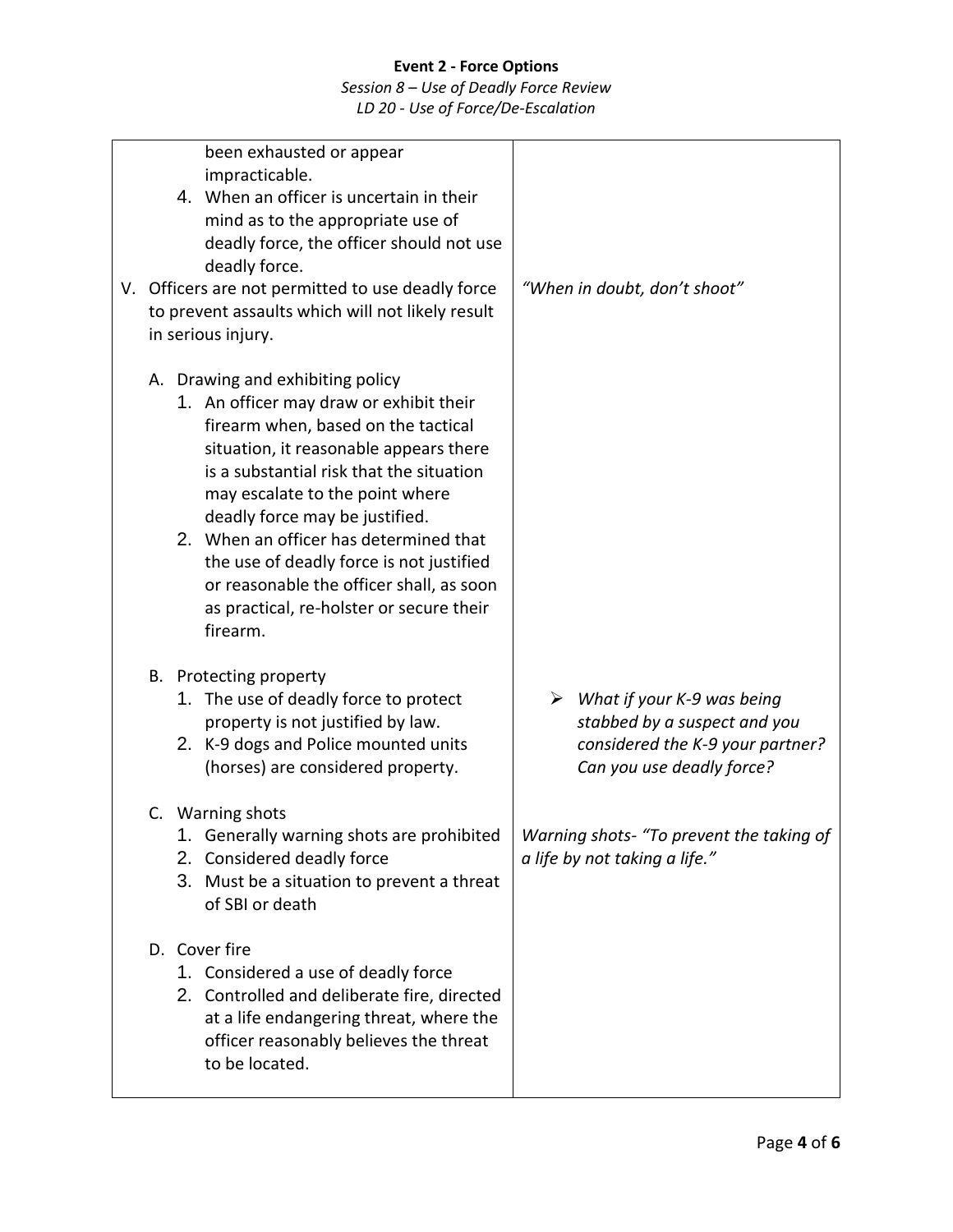*Session 8 – Use of Deadly Force Review LD 20 - Use of Force/De-Escalation*

|                                                                                                                                                               | E. Shooting at or from a moving vehicle<br>1. Firing at and from a moving vehicle is<br>generally prohibited<br>2. Firearms shall not be discharged at a<br>moving vehicle unless a person in the<br>vehicle is immediately threatening the<br>officer or another person with deadly<br>force by means other than the vehicle.<br>3. Firearms shall not be discharged from a<br>moving vehicle, except in exigent<br>circumstances and in the immediate<br>defense of life. | What are the consequences if you shoot<br>a suspect who is driving a vehicle? Who<br>is controlling the vehicle? |
|---------------------------------------------------------------------------------------------------------------------------------------------------------------|-----------------------------------------------------------------------------------------------------------------------------------------------------------------------------------------------------------------------------------------------------------------------------------------------------------------------------------------------------------------------------------------------------------------------------------------------------------------------------|------------------------------------------------------------------------------------------------------------------|
|                                                                                                                                                               | F. Officers surrendering their weapon<br>1. When officers are at the mercy of an<br>armed suspect who has the advantage,<br>experience shows the danger is not<br>reduced by giving up their weapon.<br>2. Officers are encouraged to use every<br>tactical tool at their disposal to avoid<br>giving up their weapon.<br>3. If may be your only chance of survival.                                                                                                        | If a suspect leaves the area with a<br>hostage who protects the victim from<br>SBI or death?                     |
|                                                                                                                                                               | VI. Intervention<br>A. Intervention is the act of attempting to<br>prevent or to stop the inappropriate or<br>unlawful behavior of another.<br>1. Intervention can take the form of a<br>strong caution, physical restraint<br>and/or immediately reporting the<br>incident.                                                                                                                                                                                                |                                                                                                                  |
| VII. If an officer who knows to intervene and has<br>an opportunity to intervene and fails to do so<br>could face criminal charges and/or civil<br>liability. |                                                                                                                                                                                                                                                                                                                                                                                                                                                                             |                                                                                                                  |
|                                                                                                                                                               | A. Two intervention techniques<br>1. Immediate Technique (verbal, physical<br>touching, physical restraint)<br>2. Delayed Technique (discussion,<br>admonishment, training)                                                                                                                                                                                                                                                                                                 |                                                                                                                  |